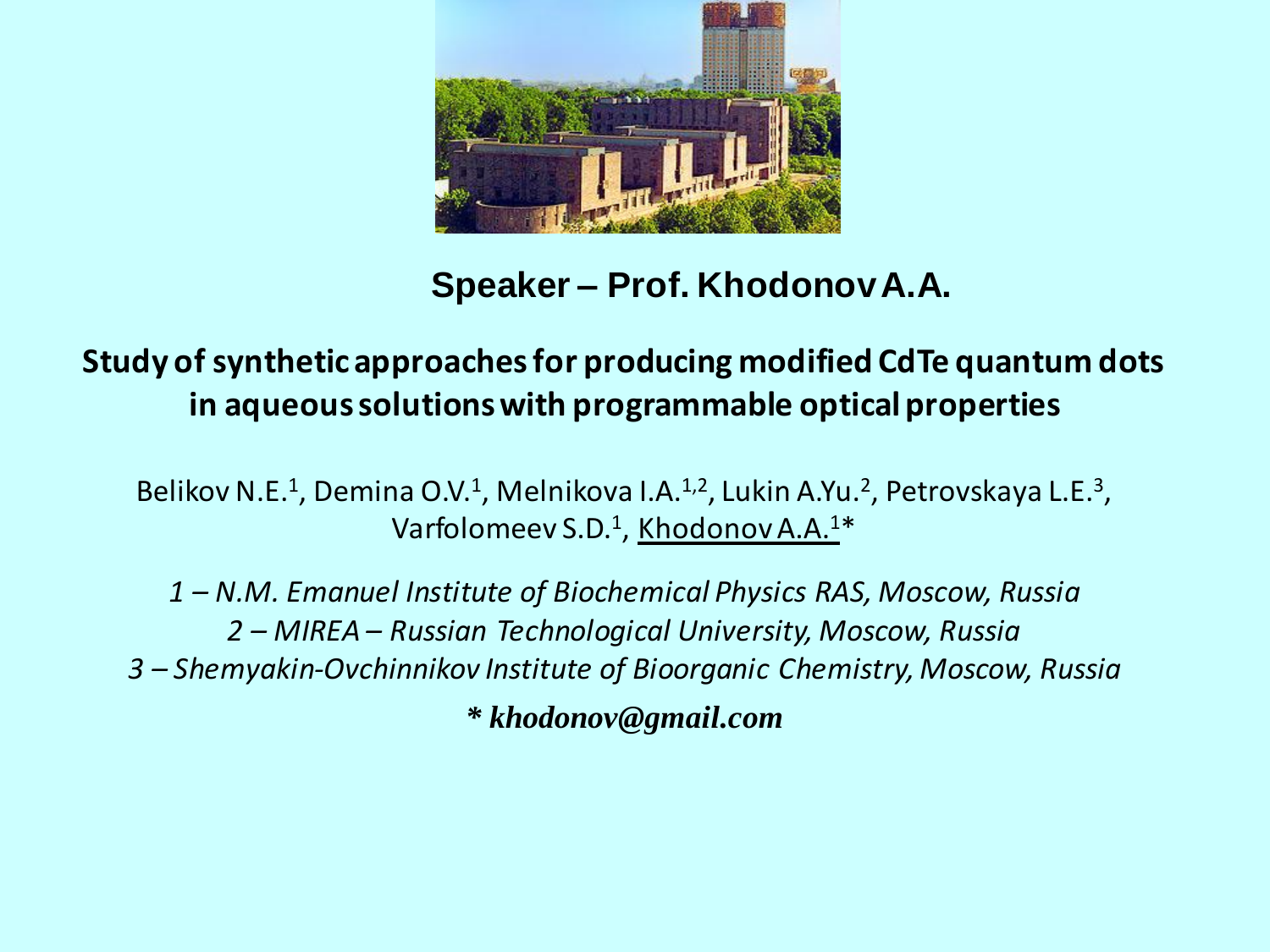## **Introduction**



Among the currently known families of fluorophores, semiconductor nanocrystals (quantum dots, QDs) are the most promising for use in various fields.

They have unique optical and chemical characteristics that distinguish them favorably from organic and biological fluorophores. The unique fluorescent properties of QDs have a number of advantages over organic fluorophores commonly used in biology and medicine:

1)narrow and symmetric fluorescence bands (FWHM 20– 35 nm);

2) the possibility of creating on the basis of QDs samples of the same composition, but differing in nanoparticle sizes, a wide spectral range of fluorescent probes and labels from the UV region to the near IR range;

3) higher photostability;

4) comparable values of the quantum yield and higher values of the molar extinction coefficient, which made it possible to obtain systems for visualizing single molecules with good sensitivity and image brightness;

5) the possibility of implementing methods of surface modification using additional coatings or shells (ZnS, etc.) or immobilisation methods of various reactive groups, molecular addresses or bionanosized objects on it, allows the use of these systems in nanomedicine in diagnostics both *in vitro* and *in vivo* options, and in the long term - for the treatment of patients.

QDs of different sizes and shapes absorb light in a wide range of the optical spectrum from UV to near IR, while their emission spectrum is extremely narrow (FWHM) and is 20-25 nm, ideally symmetric, and the position of the maximum fluorescence emission of QDs is determined by their diameter.

Thus, QDs with diameters from 3 nm to 6 nm can be excited by a light source of the same wavelength, while emitting fluorescence in the range from blue to near infrared, depending on their size. In addition, QDs are more photostable (by many orders of magnitude) than the best organic fluorophores, providing the ability to multiply both the excitation power and long-term (days to months) tracking of the label's behavior in real time.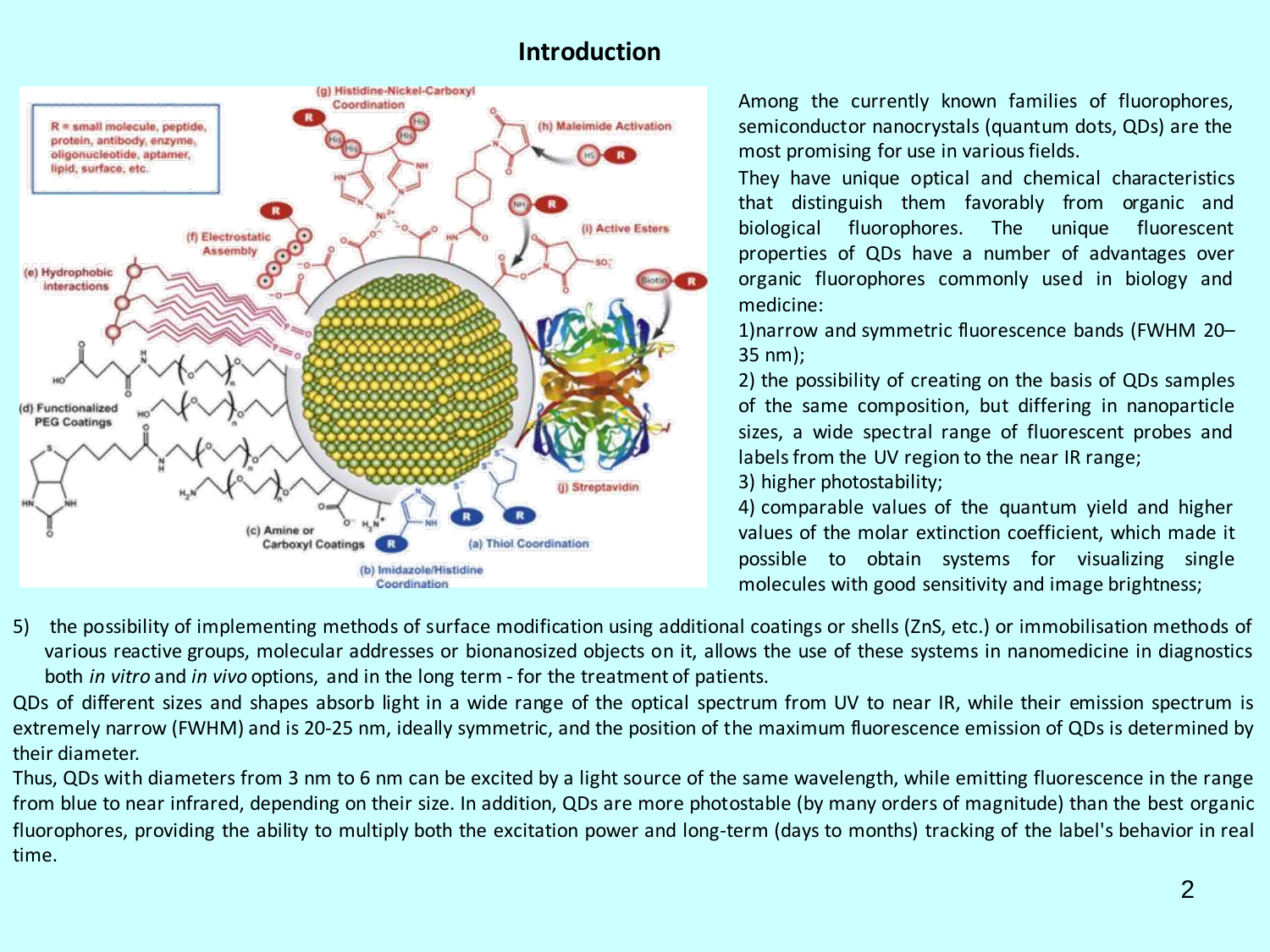## **Preparation methods**

Over the past 30 years after the discovery of QDs, several methods for their preparation have been developed:

- 1) high-temperature colloidal synthesis (HTCS);
- 2) hydrothermal synthesis in aqueous solutions;
- 3) methods for replacing the type of coating on the surface of QDs;
- 4) mixed variants of surface modification and combinations of those mentioned in paragraphs 1-3 methods.

### **High temperature colloidal synthesis (HTKS).**

This method has found wide application for obtaining various hydrophobic QDs of the composition CdTe, CdSe, InP, InAs, CdSe / ZnS, etc. The method consists in the fact that a cold solution of selenium (Te or other organo-metallic precursors) in trioctylphosphine (20 C) is introduced into a hot (270-300 C) solution of cadmium oxide (or other sources of Cd) in a mixture of trioctylphosphine oxide (TOPO) and a hydrophobic stabilizer, for example, hexadecylamine, and the growth of QDs occurs with a controlled change in the process temperature. The surface of hydrophobic QDs is covered with fragments of TOPO and hydrophobic stabilizer. They are soluble only in low-polarity organic solvents (chloroform, toluene, heptane, hexane). QDs have a perfect crystal structure, small scatter in sizes (<5%), but the quantum yield of fluorescence remained relatively low ( $\approx 10\%$ ). A significant increase in the quantum yield (up to 70%) was achieved by the formation of an additional ZnS or CdS shell around the mainQDs core.

The solution of the main task of this study - the realization of the possibility of using QDs as labels and probes in biological systems requires a directed change in the surface properties of QDs, its modification with the formation of a sufficient number of **hydrophilic polar groups on the particle surface**, some of which could be an anchor group for attaching to them biological target molecules.

There are 2 main approaches:

(1) the use of bifunctional modifiers capable of replacing TOPO molecules and containing terminal hydrophilic anchor groups, which, after attachment to QDs, are exposed to an aqueous solution, and thus provide solubility in water;

(2) incorporation of QDs into polymer matrices, sol-gels, dendrimers. Although surface hydrophobic ligands (trioctylphosphine oxide and stabilizer) can be replaced by target hydrophilic ligands by exchange in a weakly polar solvent, this approach is not optimal: as a rule, such a ligand replacement leads to a significant decrease in the quantum yield of fluorescence and the stability of QDs samples.

### **Selection of QDs composition and nature**

After analyzing the information on the availability, cost of the initial precursors in the domestic and foreign markets, the potential hazard in handling these reagents and their stability to the effects of various factors during the synthesis, comparing the data on two possible candidates (1) hydrophobic CdSe QDs and (2) MPA-modified hydrophilic QDs CdTe, we found that the synthesis of CdSe QDs was almost 8 times more expensive. Thus, we opted for a hydrophilic candidate (2), for which we developed a technology for hydrothermal synthesis of target CdTe QDsin aqueous solutions**.**

**To develop protocols for selective labeling of various recombinant target proteins containing a hexahistidine tag, we needed to develop a technology for preparation high-quality CdTe QDs samples modified with various ligands in aqueous solutions.**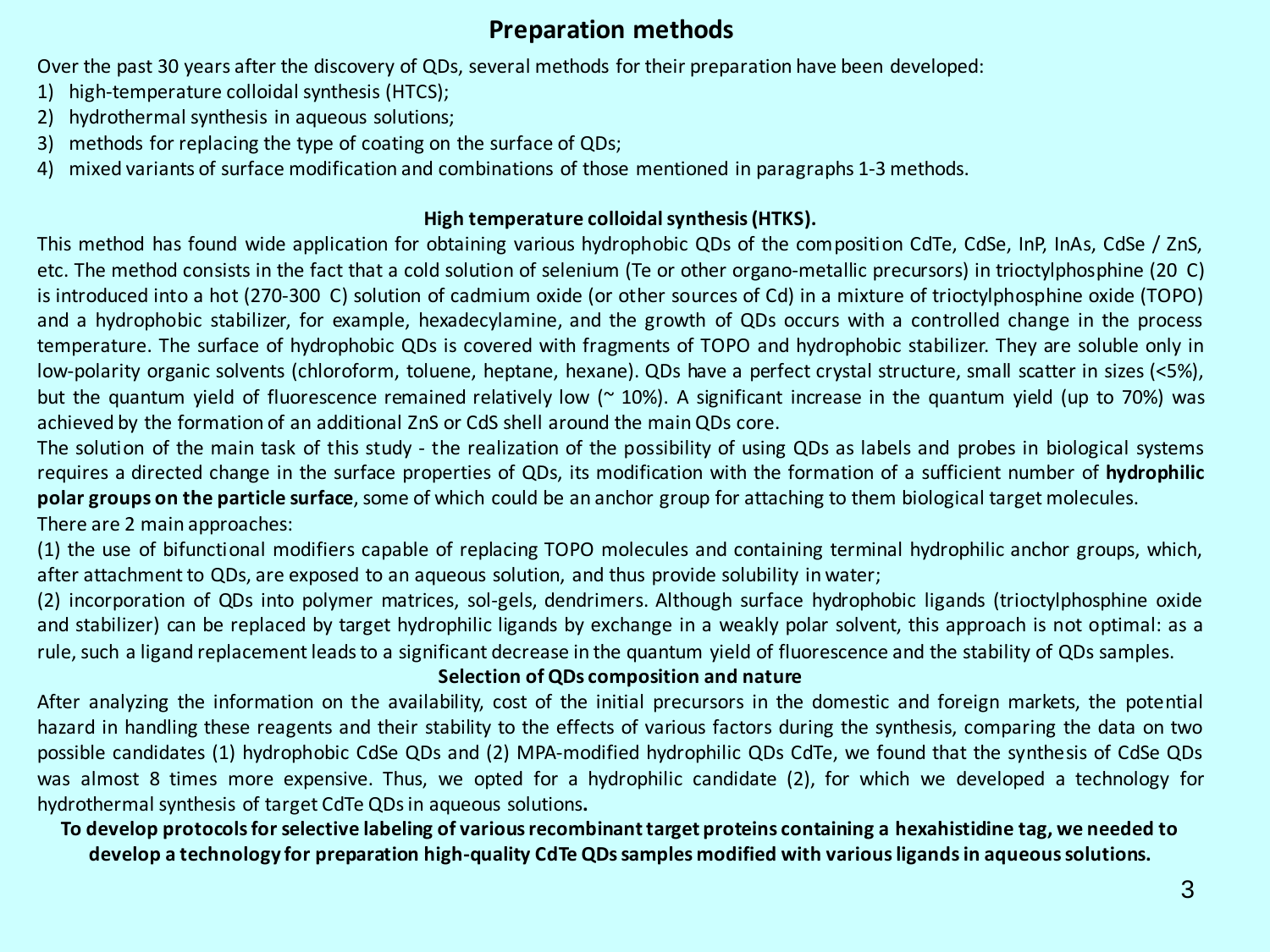

Fig. 1. A - Basic chemical reactions in the technology of obtaining CdTe QDs stabilized with 3-mercaptopropionic acid (MPA), B - Basic technological stages of the synthesis of CdTe QDs.



#### **CdTe QDs synthesis**

Among the variants of the hydrothermal synthesis of CdTe QDs preparations known in the literature:

a) generation of the precursor (Te<sup>2-</sup>) - hydrogen telluride

solution (H<sub>2</sub>Te) in situ from the  $Al_2Te_3$  / H<sub>2</sub>SO<sub>4</sub> system, b) generation of the precursor (Te<sup>2-</sup>) - NaHTe solution in situ from the Te / system  $\textsf{NaBH}_4$ ,

c) generation of the precursor (Te<sup>2-</sup>) in situ from  $\mathsf{Me}_2\mathsf{TeO}_3$  by reduction of NaBH<sub>4</sub>,

We have chosen and significantly modified the technology for preparations of water-soluble CdTe quantum dots stabilized with sulfur-containing ligands by the method (c) of hydrothermal synthesis.

After analyzing the results of early publications, we opted for the following modified technology for the synthesis of the colloidal system CdTe QDs, shown in Fig. 1-2. We selected the most accessible Cd and Te salts as the initial precursors. The pilot experiments carried out made it possible to select and optimize the parameters of the process: the order of mixing the reagents, their ratio, the temperature of the main reaction, the pH of the main reaction (values of the pH range from 9 to 12). A number of different sulfur-containing ligands with a terminal polar carboxyl group were tested (among them the most optimal ligand was 3-mercaptopropionic acid), the type of reducing agent, temperature parameters and duration of reflux of the reaction mixture, solvent for the sizeselective sedimentation procedure, speed and duration of centrifugation.

Fig. 2. A - General view of the installation for producing CdTe QDs stabilized with 3 mercaptopropionic acid, B - "Light beam in the dark kingdom" - fluorescence of the CdTe QDs reaction mix after reflux before the stage of separation  $\lambda_{\text{max fl}}$  520 nm.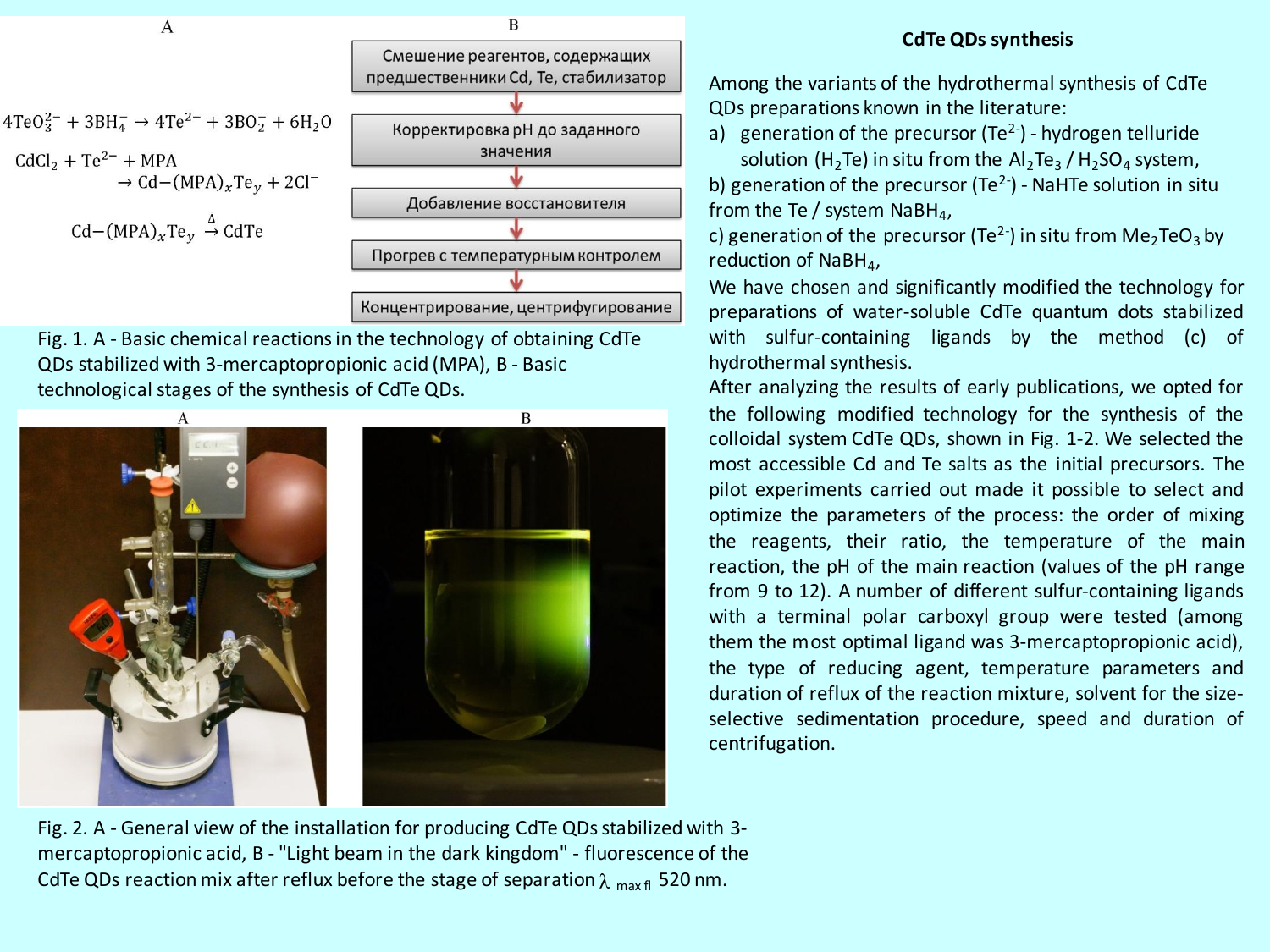

Fig. 3. Electronic spectra of CdTe QDs preparations (A) and their fluorescence spectra (B).

|                                                                                      | pH9                      | pH12                     |
|--------------------------------------------------------------------------------------|--------------------------|--------------------------|
| Wavelength of main fluorescence band maximum, nm                                     | 520                      | 642                      |
| Full width at half maximum (FWHM) of main fluorescence band, nm                      | 45                       | 70                       |
| First exciton absorption maximum, nm                                                 | 488 $(\pm 3)$            | $610 (\pm 10)$           |
| Particle diameter, nm                                                                | $1,9 \ (\pm 0,2)$        | $3,7 \ (\pm 0,2)$        |
| Molar extinction coefficient, $\varepsilon$ (l·mol <sup>-1</sup> ·cm <sup>-1</sup> ) | $4,3(\pm 0,9)\cdot 10^4$ | $1,6(\pm 0,2)\cdot 10^5$ |

Table 1. Physical-chemical properties of CdTe QDs.